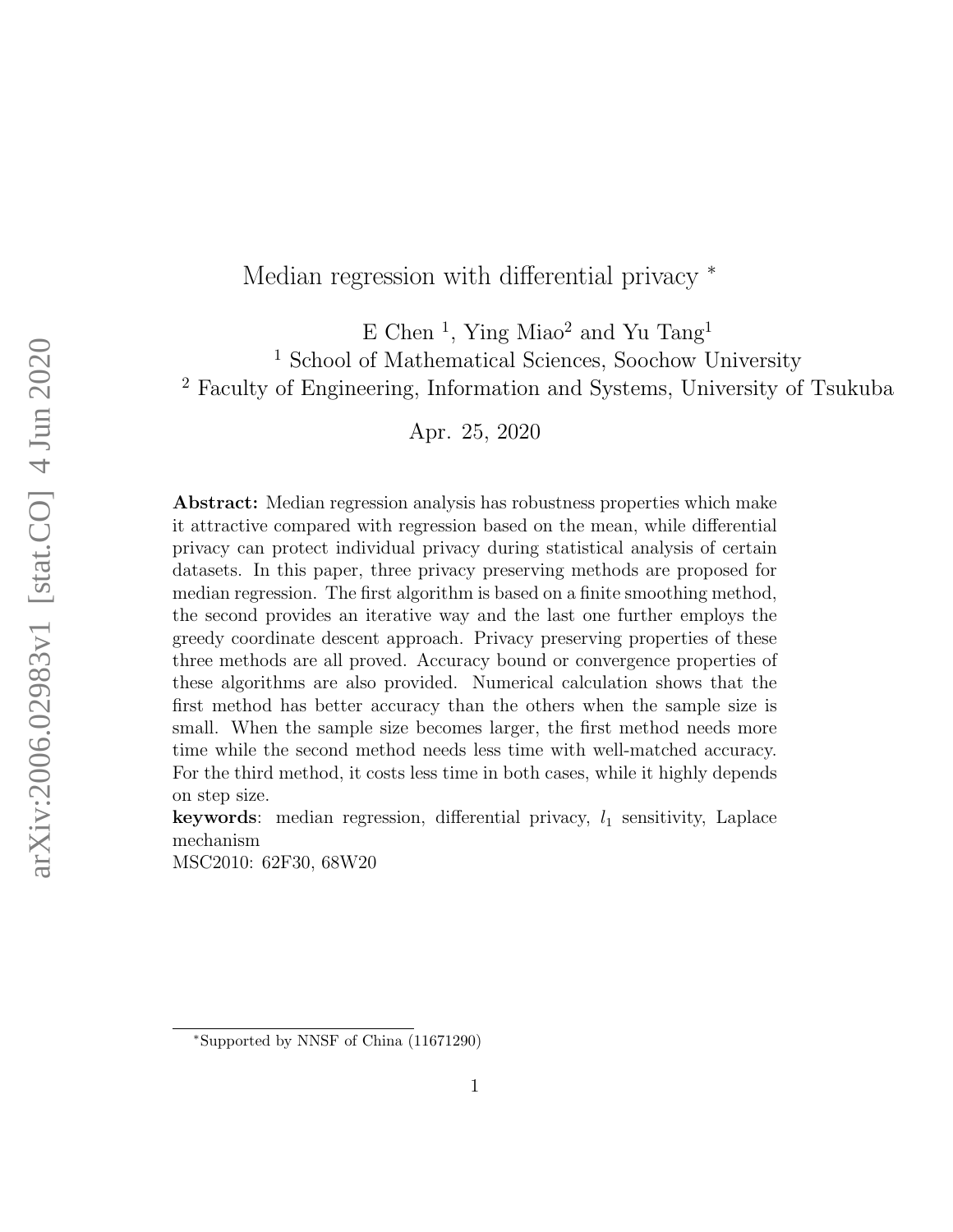# 1 Introduction

Personal privacy information may be exposed with the unprecedented availability of datasets, so there is increasing requirement that statistical analysis of such datasets should protect individual privacy. As [\[6\]](#page-14-0) describes, differential privacy addresses the paradox of learning nothing about an individual while learning useful information about a population. Over the past few years, differential privacy has been investigated in machine learning [\[1\]](#page-14-1) and has been applied in the real world, see for example [\[8\]](#page-15-0). Recently, [\[3\]](#page-14-2) formulates a general lower bound argument for minimax risks with differential privacy constraints, and applies this argument to high-dimensional mean estimation and linear regression problems.

In this paper, three privacy preserving methods are proposed for median regression, which is a special case of quantile regression. Quantile regression was first introduced in [\[12\]](#page-15-1), which aims to estimate and conduct inference about conditional quantile functions. In recent years, quantile regression has become a comprehensive method for statistical analysis of response models and it has been widely used in reality, such as survival analysis and economics, see for example, [\[14\]](#page-15-2), [\[20\]](#page-16-0) and [\[15\]](#page-15-3). The fact that the median regression takes least absolute deviation as its objective function to estimate parameters has been known among statisticians [\[12\]](#page-15-1).

Denote a dataset of *n* i.i.d. samples about independent variables as  $X$ and each observation contains d variables  $x_1, x_2, \ldots, x_d$ . In the regression setting, we assume  $Y_i$  is the response for case i,  $x_{ij}$  is the value of predictor j for case i, and  $\beta_j$  is the regression coefficient corresponding to predictor j, where  $1 \leq i \leq n, 1 \leq j \leq d$ . In this paper, we consider the linear  $l_1$ regression problem, i.e., minimizing the following function:

$$
F(\mu, \beta) = \frac{1}{n} \sum_{i=1}^{n} |r_i(\mu, \beta)|,
$$
 (1)

where  $r_i(\mu, \beta) = \mu + \mathbf{X}_i \beta - Y_i (i = 1, 2, \cdots, n)$  and  $\mathbf{X}_i$  represents *i*-th row of **X**, and  $\boldsymbol{\beta} = (\beta_1, \dots, \beta_d)^T$ . Without loss of generality, assume that  $||Y_i||_1 \leq B$ B is a positive number) and  $||\mathbf{X}_i||_1 \leq 1$  for  $i = 1, ..., n$ . In a vector form,  $r(\mu, \beta) = \mu \mathbf{1} + \mathbf{X} \beta - \mathbf{Y}$  represents a set of linear functions in  $\mathbb{R}^n$  with  $\mathbf{Y} = (y_1, \ldots, y_n)^\mathrm{T}$ , where 1 is an *n*-dimensional column vector whose all elements are 1. In addition, the ridge penalized regression is more stable than simple linear regression and its objective function can be viewed as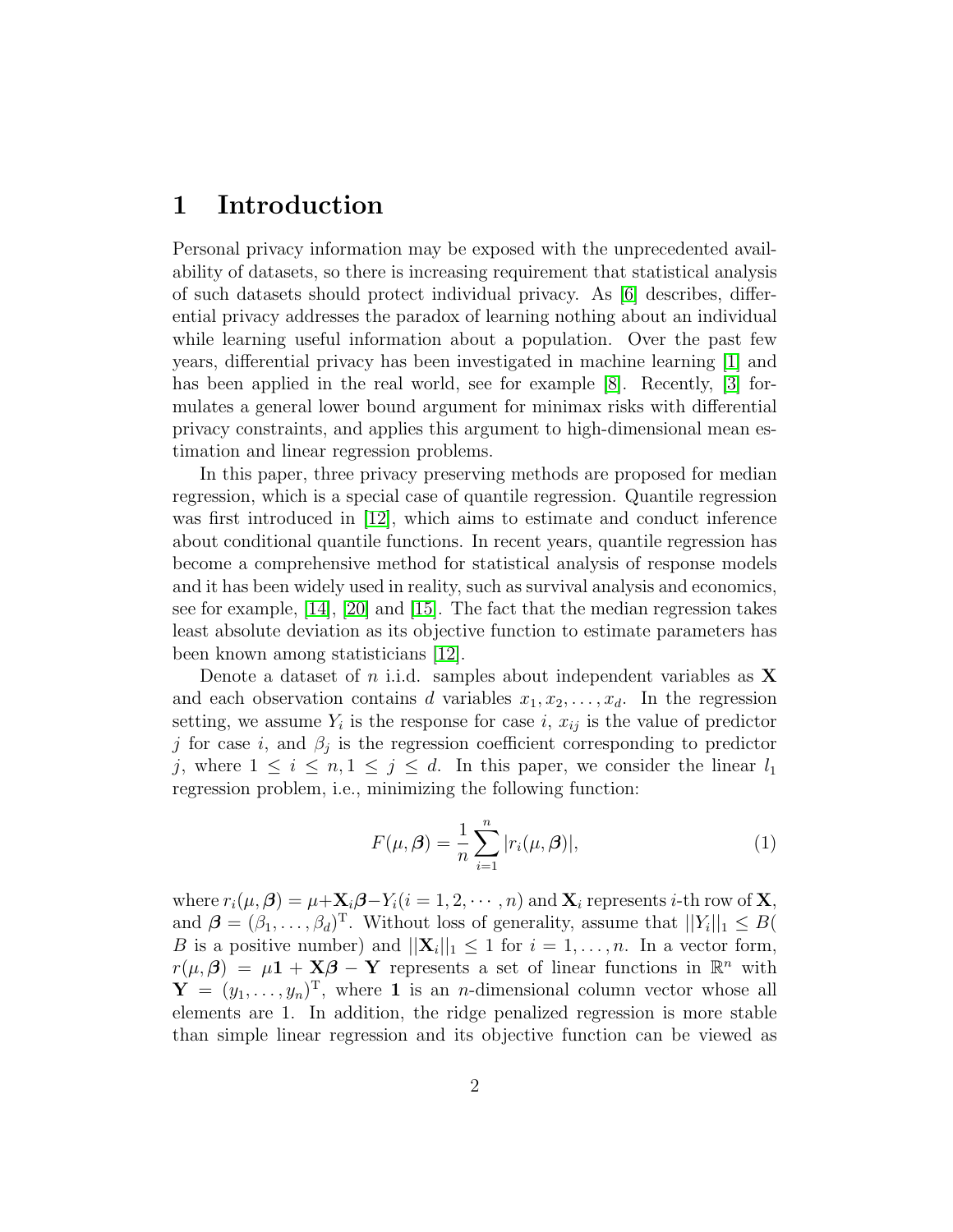minimizing the criterion

<span id="page-2-0"></span>
$$
L(\mu, \beta) = F(\mu, \beta) + \frac{\lambda}{2} \beta^{\mathrm{T}} \beta,
$$
\n(2)

where  $\lambda$  is a fixed regularization parameter.

# 2 Backgrounds and definitions

We consider a dataset x as a collection of observations from a universe  $\mathcal{X}$ . It is convenient to represent databases by their histograms:  $x \in \mathbb{N}^{|\mathcal{X}|}$ , in which each entry  $x_i$  represents the number of elements in the database x of type  $i \in \mathcal{X}$ . For example, the universe X contains 5 records and we denote them by  $\{1, 2, 3, 4, 5\}$ . If a dataset x consists of three records 1, 1 and 4, we can denote x as a 5-dimensional vector  $(2, 0, 0, 1, 0)$ , where the first element is 2 since record 1 appears twice. A 5-dimensional vector  $(2,0,1,1,0)$  represents another dataset y with 4 records, respectively.

Differential privacy is based on the neighbourhood of a database, when applying differential privacy into practical use, it is key to define the precise condition under which two databases x and y are considered to be neighbouring. There are two possible choices and thus producing two types of differential privacy, one is called unbounded differential privacy [\[5\]](#page-14-3) and the other is called bounded differential privacy [\[7\]](#page-14-4). Bounded differential privacy assumes that both x and y have the same size n and y can be obtained from x by replacing exactly one record. While unbounded differential privacy does not require x and y have the same fixed size, it holds the view that y can be obtained from x by adding or deleting exactly one record. In this paper, we adopt bounded differential privacy as our choice and use the notation  $x \nabla y$  if x and y are neighboring.

**Definition 2.1.** A randomized algorithm M with domain  $\mathbb{N}^{|\mathcal{X}|}$  is  $(\epsilon, \delta)$ differentially private if for all  $S \subseteq Range(M)$  and for all datasets  $x, y \in \mathbb{N}^{|\mathcal{X}|}$ and  $x \nabla y$ :

$$
Pr(M(x) \in S) \leq exp(\epsilon) Pr(M(y) \in S) + \delta.
$$

By intuition, this definition guarantees that a randomized algorithm behaves similarly on slightly different input datasets, which achieves the purpose of protecting individual privacy in some sense. Next, a randomized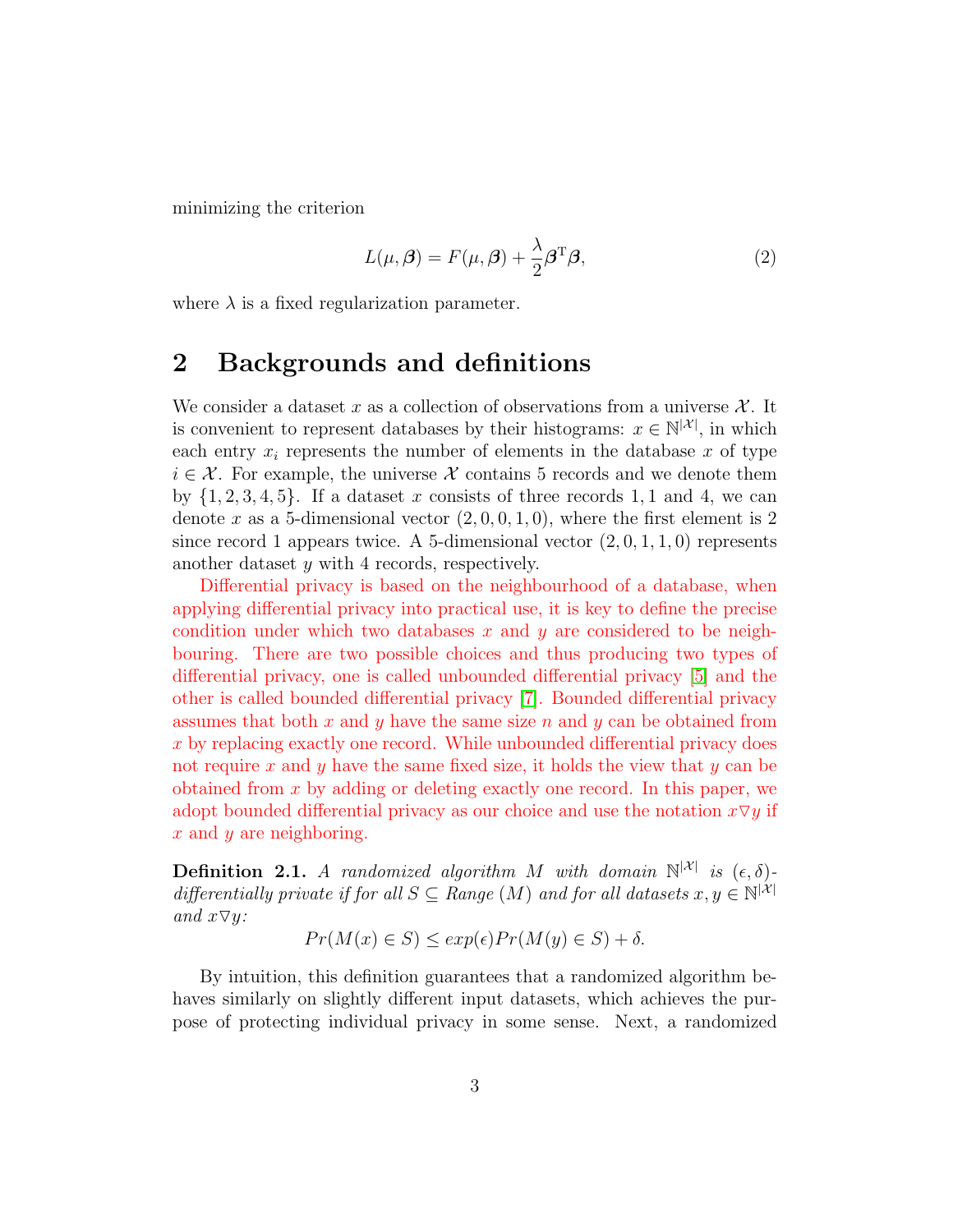algorithm named Laplace mechanism, which is an effective method for privacy preserving, will be introduced. Firstly, we need a concept named  $l_1$ sensitivity.

**Definition 2.2.** The  $l_1$  sensitivity of a function  $f:\mathbb{N}^{|\mathcal{X}|} \to \mathbb{R}^k$  is :

$$
\Delta f = \max_{x, y \in \mathbb{N}^{|\mathcal{X}|}, x \triangledown y} ||f(x) - f(y)||_1.
$$

The  $l_1$  sensitivity of a function f captures the magnitude by which a single individual's data can change the function  $f$  in the worst case. It is noteworthy that  $\Delta f$  is an important value in the Laplace mechanism.

**Definition 2.3.** Given any function  $f:\mathbb{N}^{|\mathcal{X}|} \to \mathbb{R}^k$ , the Laplace mechanism is defined as:

$$
M_L(x, f(\cdot), \epsilon) = f(x) + (Y_1, \ldots, Y_k),
$$

where  $Y_i$   $(i = 1, ..., k)$  are i.i.d random variables drawn from the Laplace distribution Lap $(\frac{\Delta f}{\epsilon})$ . The density function of the Laplace distribution (centered at 0) Lap(c) is:

$$
Lap(x|c) = \frac{1}{2c}exp(-\frac{|x|}{c}).
$$

The following Lemma can be seen in textbooks, see for example Theorem 3.6 of [\[6\]](#page-14-0).

<span id="page-3-0"></span>**Lemma 2.1.** The Laplace mechanism preserves  $(\epsilon, 0)$ −differential privacy.

# 3 Algorithms

In this section, we put forward three privacy preserving algorithms for  $l_1$ regression and calculate their privacy parameters respectively.

### 3.1 Algorithm 1

The finite smoothing method is an important tool to solve nondifferentiable problem, for instance, median regression proposed in [\[16\]](#page-15-4). In addition, [\[16\]](#page-15-4) proves that the solution of smooth function can estimate the solution of original function well. This idea is applied in algorithm 1 by an analogous technique.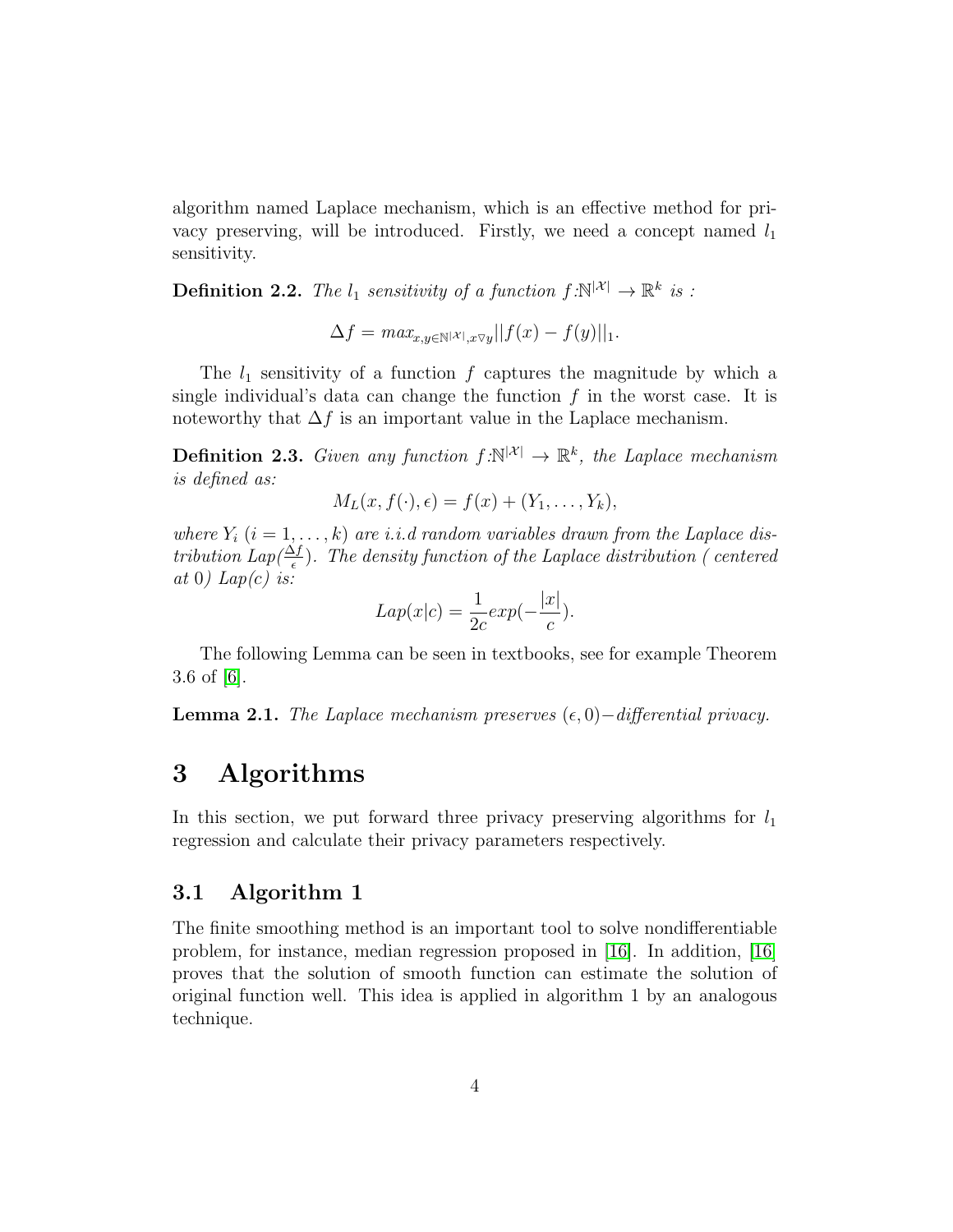Since the absolute value function is not differentiable at the cuspidal point, a smooth method for minimizing function [\(2\)](#page-2-0) is considered. Let  $\gamma$ be a nonnegative parameter which indicates the degree of approximation. Define

$$
\rho_{\gamma}(t) = \begin{cases} t^2/(2\gamma); & \text{if } |t| \le \gamma, \\ |t| - \frac{1}{2}\gamma; & \text{if } |t| > \gamma. \end{cases}
$$
\n(3)

Then the nondifferentiable function  $F(\mu, \beta)$  is approximated by the Huber M-estimator (see [\[2\]](#page-14-5)).

Denote  $F_{\gamma}(\mu,\boldsymbol{\beta}) = \frac{1}{n} \sum_{i=1}^{n} \rho_{\gamma}(r_i(\mu,\boldsymbol{\beta}))$  and  $L_{\gamma}(\mu,\boldsymbol{\beta}) = F_{\gamma}(\mu,\boldsymbol{\beta}) + \frac{\lambda}{2} \boldsymbol{\beta}^{\mathrm{T}} \boldsymbol{\beta}.$ The sign vector  $s_{\gamma}(\mu, \beta) = (s_1(\mu, \beta), \ldots, s_n(\mu, \beta))^T$  is given by

$$
s_i(\mu, \beta) = \begin{cases} -1; & \text{if } r_i(\mu, \beta) < -\gamma, \\ 0; & \text{if } -\gamma \le r_i(\mu, \beta) \le \gamma, \\ 1; & \text{if } r_i(\mu, \beta) > \gamma. \end{cases}
$$
(4)

Let  $w_i(\mu, \beta) = 1 - s_i^2(\mu, \beta)$ , then

$$
\rho_{\gamma}(r_i(\mu,\boldsymbol{\beta})) = \frac{1}{2\gamma} w_i(\mu,\boldsymbol{\beta}) r_i^2(\mu,\boldsymbol{\beta}) + s_i(\mu,\boldsymbol{\beta}) \left[ r_i(\mu,\boldsymbol{\beta}) - \frac{1}{2} \gamma s_i(\mu,\boldsymbol{\beta}) \right]. \tag{5}
$$

Denote  $\mathbf{W}_{\gamma}(\mu,\boldsymbol{\beta})$  as the diagonal  $n \times n$  matrix whose diagonal elements are  $w_i(\mu, \beta)$ . So  $\mathbf{W}_{\gamma}(\mu, \beta)$  has value 1 in those diagonal elements related to small residuals and 0 elsewhere. For  $\mu \in \mathbb{R}$  and  $\boldsymbol{\beta} \in \mathbb{R}^d$ , the derivation of  $F_{\gamma}(\mu, \boldsymbol{\beta})$ is

$$
\frac{\partial F_{\gamma}(\mu,\beta)}{\partial \beta} = \frac{1}{n} \mathbf{X}^{\mathrm{T}} \left[ \frac{1}{\gamma} \mathbf{W}_{\gamma}(\mu,\beta) r(\mu,\beta) + s_{\gamma}(\mu,\beta) \right],
$$

and

$$
\frac{\partial F_{\gamma}(\mu,\boldsymbol{\beta})}{\partial \mu} = -\frac{1}{n} \mathbf{1}^{\mathrm{T}} \left[ \frac{1}{\gamma} \mathbf{W}_{\gamma}(\mu,\boldsymbol{\beta}) r(\mu,\boldsymbol{\beta}) + s_{\gamma}(\mu,\boldsymbol{\beta}) \right].
$$

It can be verified that  $L_{\gamma}(\mu, \beta)$  is convex and a minimizer of  $L(\mu, \beta)$  is close to a minimizer of  $L_{\gamma}(\mu, \beta)$  when  $\gamma$  is close to zero. Furthermore, according to Theorem 1 in [\[16\]](#page-15-4), the  $l_1$  solution can be detected when  $\gamma > 0$  is small enough, i.e., it is not necessary to let  $\gamma$  converge to zero in order to find a minimizer of  $L_{\gamma}(\mu,\beta)$ . This observation is essential for the efficiency and the numerical stability of the algorithm to be described in this paper. In addition, refer to the algorithm in [\[4\]](#page-14-6), the first privacy preserving algorithm for median regression is stated as follows.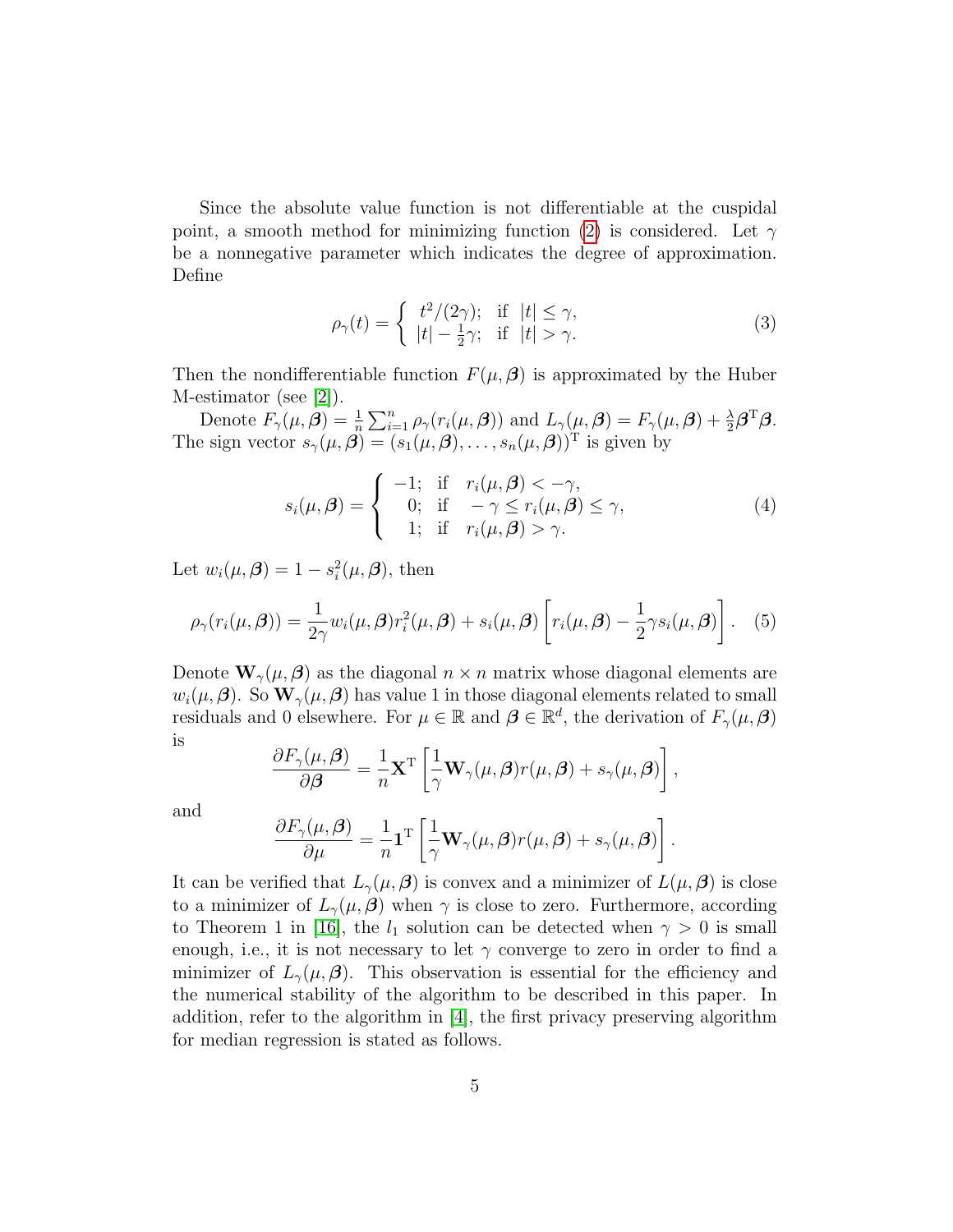#### Algorithm 1:

Inputs: privacy parameter  $\epsilon$ , design matrix X, response vector Y, regularization parameter  $\lambda$  and approximation parameter  $\gamma$ . Generate a random vector b from the density function  $h(b) \propto exp(-\frac{\epsilon}{4})$  $\frac{\epsilon}{4}||b||_1$ ). To implement this, pick the  $l_1$  norm of b from the Gamma distribution  $\Gamma(d+1,\frac{4}{5})$ , and the direction of b uniformly at random.  $\epsilon$ Compute  $(\mu^*, \beta^*) = \operatorname{argmin}_{\mu, \beta} L_{\gamma}(\mu, \beta^*) + \frac{b^{\mathrm{T}} \omega}{n} + \frac{\mu^2}{\sqrt{n}}$ , where  $\omega = (\mu, \beta)$  is a  $d+1$  dimensional vector, and n is the number of rows of **X**. Output  $(\mu^*, \beta^*)$ .

This algorithm is very similar to the smoothing median regression convex program in [\[16\]](#page-15-4), and therefore its running time is similar to that of smoothing regression. In fact,  $(\mu^*, \beta^*)$  can be obtained by the interior point method. Similar to the proof in [\[4\]](#page-14-6), we can show that Algorithm 1 is privacy preserving.

**Theorem 3.1.** Given a set of n samples  $X_1, \ldots, X_n$  over  $\mathbb{R}^d$ , with labels  $Y_1, \ldots, Y_n$ , where for each i,  $||\mathbf{X}_i||_1 \leq 1$  and  $||Y_i||_1 \leq B$ , the output of Algorithm 1 preserves  $(\epsilon, 0)$ -differential privacy.

*Proof.* Let  $a_1$  and  $a_2$  be two row vectors over  $\mathbb{R}^d$  with  $l_1$  norm at most 1 and  $y_1, y_2 \in [-B, B]$ . Consider the two inputs  $D_1$  and  $D_2$  where  $D_2$  is obtained from  $D_1$  by replacing one record  $(a_1, y_1)$  into  $(a_2, y_2)$ . For convenience, assume the first  $n-1$  records are same. For any output  $\boldsymbol{\omega}^* = (\mu^*, \boldsymbol{\beta}^*)$  by Algorithm 1, there is a unique value of  $\boldsymbol{b}$  that maps the input to the output. This uniqueness holds, because both the regularization function and the loss functions are differentiable everywhere. Denote  $\tilde{a}_1$  as  $(1, a_1)$  and  $\tilde{a}_2$  as  $(1, a_2)$ . Let the values of  $d+1$  dimensional vector **b** for  $D_1$  and  $D_2$  respectively, be  **and**  $**b**<sub>2</sub>$ **. Since**  $\boldsymbol{\omega}^*$  **is the value that minimizes both the optimization prob**lems, the derivative of both optimization functions at  $\boldsymbol{\omega}^*$  is 0. This implies that for every  $\mathbf{b}_1$  in the first case, there exists a  $\mathbf{b}_2$  in the second case such that:

$$
\mathbf{b}_1 + \tilde{\mathbf{a}}_1^{\mathrm{T}}(1/\gamma \mathbf{W}_{\gamma}(\mu^*, \beta^*)(\mu^* + \mathbf{a}_1^{\mathrm{T}}\beta^* - y_1) + S_{\gamma}(\mu^*, \beta^*))
$$
  
= 
$$
\mathbf{b}_2 + \tilde{\mathbf{a}}_2^{\mathrm{T}}(1/\gamma \mathbf{W}_{\gamma}(\mu^*, \beta^*)(\mu^* + \mathbf{a}_2^{\mathrm{T}}\beta^* - y_2) + S_{\gamma}(\mu^*, \beta^*)).
$$

According to the definitions of  $\mathbf{W}_{\gamma}(\mu^*, \beta^*)$  and  $S_{\gamma}(\mu^*, \beta^*)$ , it is clear that

$$
-1 \leq 1/\gamma \mathbf{W}_{\gamma}(\mu^*, \beta^*) * (\mu^* + \mathbf{a}_1^{\mathrm{T}}\beta^* - y_1) + S_{\gamma}(\mu^*, \beta^*) \leq 1
$$

and

$$
-1 \leq 1/\gamma \mathbf{W}_{\gamma}(\mu^*, \beta^*) * (\mu^* + \mathbf{a}_2^{\mathrm{T}} \beta^* - y_2) + S_{\gamma}(\mu^*, \beta^*) \leq 1.
$$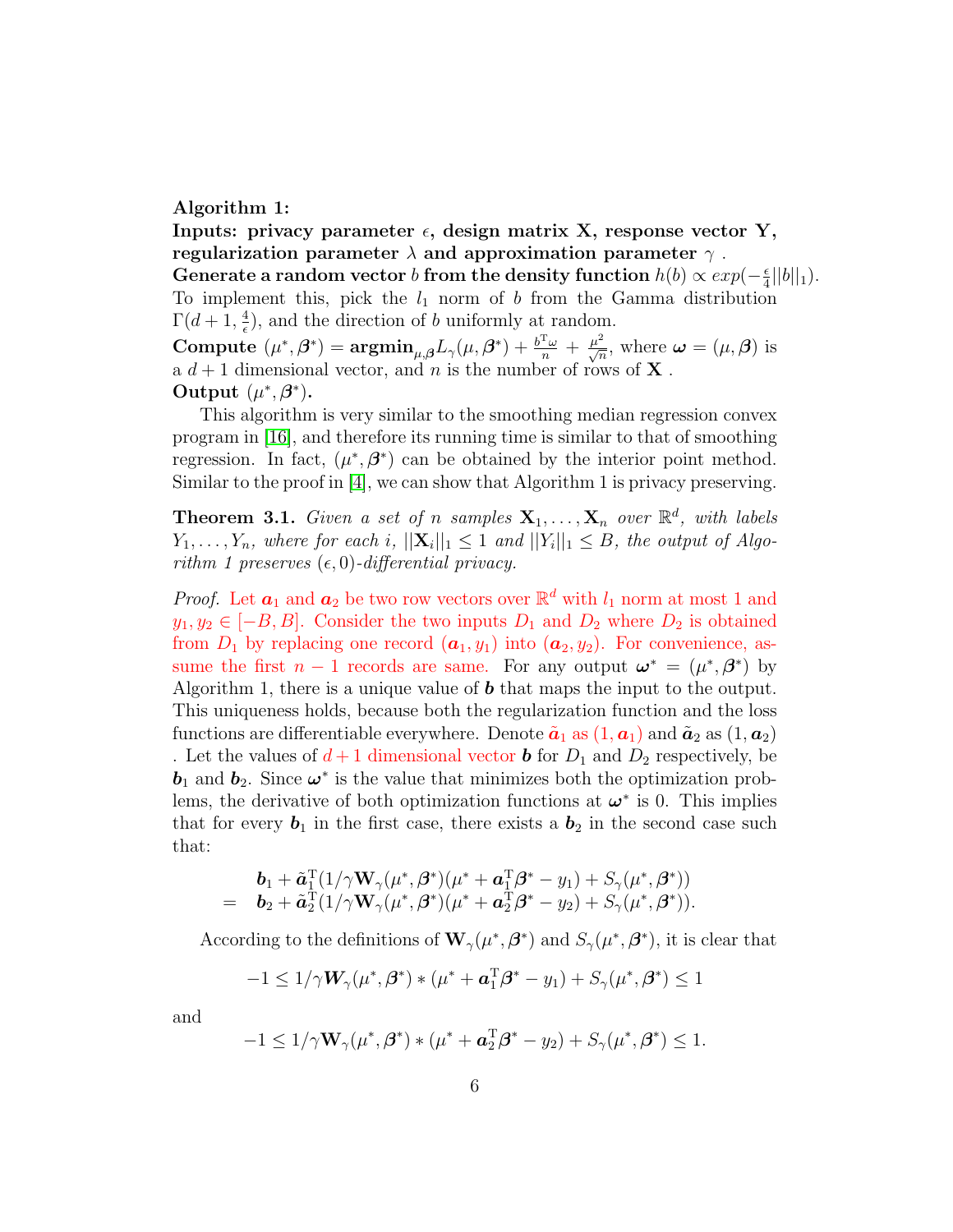Since  $||\tilde{a}_1||_1 \leq 2$  and  $||\tilde{a}_2||_1 \leq 2$ , we have  $||\boldsymbol{b}_1 - \boldsymbol{b}_2||_1 \leq 4$ , which implies that  $-4 \le ||\bm{b}_1||_1 - ||\bm{b}_2||_1 \le 4$ . Therefore, for any  $(\bm{a}_1, y_1)$  and  $(\bm{a}_2, y_2)$ ,

$$
\frac{P((\mu^*,\beta^*)|\mathbf{X}_1,\ldots,\mathbf{X}_{n-1},Y_1,\ldots,Y_{n-1},\mathbf{X}_n=\boldsymbol{a}_1,Y_n=y_1)}{P((\mu^*,\beta^*)|\mathbf{X}_1,\ldots,\mathbf{X}_{n-1},Y_1,\ldots,Y_{n-1},\mathbf{X}_n=\boldsymbol{a}_2,Y_n=y_2)}=\frac{h(\boldsymbol{b}_1)}{h(\boldsymbol{b}_2)}=e^{-\frac{\epsilon}{4}(||\boldsymbol{b}_1||_1-||\boldsymbol{b}_2||_1)},
$$

where  $h(\boldsymbol{b}_i)$  for  $i = 1, 2$  is the density of  $\boldsymbol{b}_i$ . Since  $-4 \le ||\boldsymbol{b}_1||_1 - ||\boldsymbol{b}_2||_1 \le 4$ , this ratio is at most  $exp(\epsilon)$ .

According to Lemma 1 in [\[4\]](#page-14-6), theoretical results for accuracy of parameter estimation is given for Algorithm 1.

<span id="page-6-0"></span>**Lemma 3.1.** Let  $G(\omega)$  and  $g(\omega)$  be two convex functions, which are continuous and differentiable at all points. If  $\omega_1 = argmin_{\omega} G(\omega)$  and  $\omega_2 =$  $argmin_{\boldsymbol{\omega}} G(\boldsymbol{\omega}) + g(\boldsymbol{\omega}), \text{ then } ||\boldsymbol{\omega}_1 - \boldsymbol{\omega}_2||_1 \leq \frac{g_1}{G}$  $rac{g_1}{G_2}$ . Here,  $g_1 = \max_{\boldsymbol{\omega}} || \nabla g(\boldsymbol{\omega}) ||_1$ and  $G_2 = \min_{\mathbf{v}} \min_{\mathbf{\omega}} \mathbf{v}^T \nabla^2 G(\mathbf{\omega}) \mathbf{v}$ , for any unit vector  $\mathbf{v}$ .

The main idea of the proof is to examine the gradient and the Hessian of the functions G and g around  $\omega_1$  and  $\omega_2$ .

<span id="page-6-1"></span>**Lemma 3.2.** If  $||\boldsymbol{b}||_1$  is a random variable drawn from  $\Gamma(d+1, \frac{4}{\epsilon})$  $(\frac{4}{\epsilon})$ , then with possibility  $1 - \alpha$ ,  $||\boldsymbol{b}||_1 \leq \frac{4(d+1)log(\frac{d+1}{\alpha})}{\epsilon}$  $\frac{\log(\frac{\alpha}{\alpha})}{\epsilon}$ .

*Proof.* Since a random variable drawn from  $\Gamma(d+1, \frac{4}{\epsilon})$  $\frac{4}{\epsilon}$ ) can be written as the sum of  $d+1$  independent identically distributed random variables, each of which is distributed as an exponential random variable with mean  $\frac{4}{\epsilon}$ . Using an union bound, we see that with probability  $1 - \alpha$ , the values of all  $d + 1$  of these variables are upper bounded by  $\frac{4log(\frac{d+1}{\alpha})}{6}$  $\frac{(\overline{a})}{\epsilon}$ . Therefore, with probability at least  $1 - \alpha$ ,  $||\boldsymbol{b}||_1 \leq \frac{4(d+1)log(\frac{d+1}{\alpha})}{\epsilon}$  $\Box$  $\frac{\log(\frac{\alpha}{\alpha})}{\epsilon}$ .

<span id="page-6-2"></span>**Theorem 3.2.** Given an  $l_1$  regression problem with regularization parameter  $\lambda$ , let  $\omega_1$  be the classifier that minimizes  $L_{\gamma}(\mu,\beta)+\frac{\mu^2}{\sqrt{n}}$ , and  $\omega_2$  be the classifier  $\overline{n}$ output by Algorithm 1 respectively. Then, with probability  $1-\alpha$ ,  $||\boldsymbol{\omega}_1-\boldsymbol{\omega}_2||_1 \le$  $\frac{4(d+1)log(\frac{d+1}{\alpha})}{h}$  $\frac{(a+1)log(\frac{\alpha}{\alpha})}{n \min(\lambda, \frac{2}{\sqrt{n}})\epsilon}$ .

*Proof.* According to Lemma [3.1,](#page-6-0) we take  $G(\boldsymbol{\omega}) = L_{\gamma}(\mu, \boldsymbol{\beta}) + \frac{\mu^2}{\sqrt{n}}$  and  $g(\boldsymbol{\omega}) =$  $b^{\rm T} \boldsymbol{\beta}$  $\frac{f_{\beta}}{n}$ . Because  $F_{\gamma}(\mu,\beta)$  is a convex function, if we define the second derivative of  $F_{\gamma}(\mu, \beta)$  is 0 at nondifferentiable points, then the hessian matrix of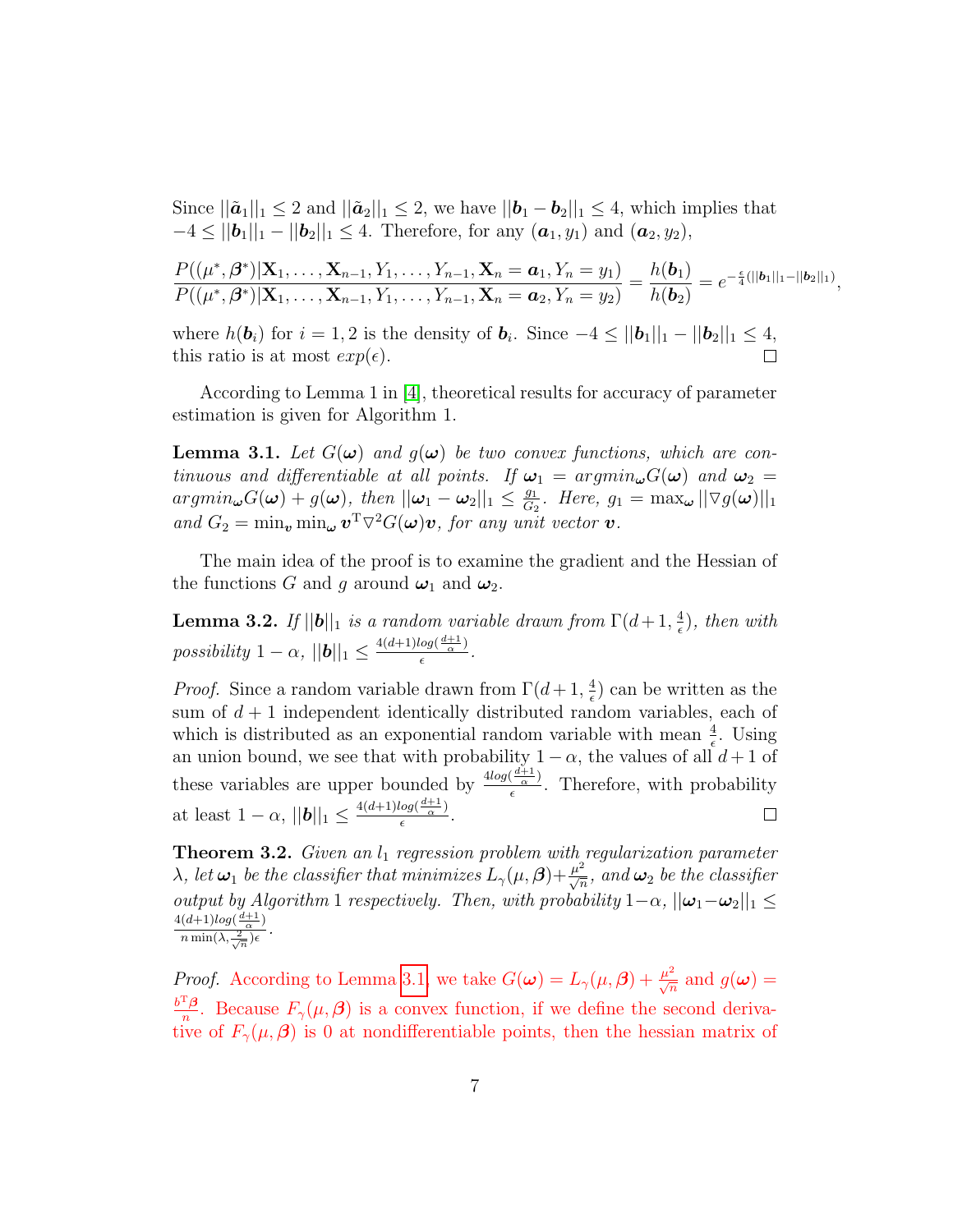$F_{\gamma}(\mu,\beta)$  is positive semidefinite. Notice that  $\nabla^2(\frac{\mu^2}{\sqrt{n}})=\frac{2}{\sqrt{n}}$  $\frac{2}{n}$  and  $\nabla^2(\frac{\lambda}{2})$  $\frac{\lambda}{2} \beta^{\mathrm{T}} \boldsymbol{\beta}) =$  $\lambda I$ , where I is an identity matrix with size  $d \times d$ . Hence, for any unit vector  $v,\,G_2=\min_{\bm{v}}\min_{\bm{\omega}}\bm{v}^{\text{T}}\triangledown^2 G(\bm{\omega})\bm{v}\geq\min(\lambda,\frac{2}{\sqrt{\kappa}})$  $\frac{2}{\overline{n}}$ ) and  $g_1 = \frac{||\boldsymbol{b}||_1}{n}$  $\frac{\|\bm{\theta}\|_1}{n},\,||\bm{\omega}_1-\bm{\omega}_2||_1\leq$  $||\boldsymbol{b}||_1$  $\frac{||\boldsymbol{b}||_1}{n \min(\lambda, \frac{2}{\sqrt{n}})}$ . Since b is a random variable drawn from  $\Gamma(d+1, \frac{4}{\epsilon})$  $(\frac{4}{\epsilon})$ , according to Lemma [3.2,](#page-6-1) with possibility  $1 - \alpha$ ,  $||\boldsymbol{b}||_1 \leq \frac{4(d+1)log(\frac{d+1}{\alpha})}{\epsilon}$  $\frac{\log(\frac{\alpha}{\alpha})}{\epsilon}$ , then the theorem is obtained.  $\Box$ 

When *n* is sufficient large,  $\omega_2$  approximates  $\omega_1$  well and  $\omega_1$  is close to true parameter of  $argmin_{\boldsymbol{\omega}} L_{\gamma}(\boldsymbol{\omega})$ .

## 3.2 Algorithm 2

The second algorithm is based on the iterative algorithm, which was first proposed in [\[17\]](#page-15-5). This iterative technique combines absolute deviations regression with least square regression. Hence, at the heart of the technique is any standard least squares curve fitting algorithm.

The basic least squares algorithm minimizes the criterion

<span id="page-7-0"></span>
$$
I = \frac{1}{n} \sum_{i=1}^{n} w_i r_i^2(\mu, \beta) + \frac{\lambda}{2} \beta^{\mathrm{T}} \beta,
$$
\n(6)

where the weighting factors  $w_i$  are positive real numbers. Based on the Lagrange multiplier approach, for a fixed  $\lambda$ , there exists a unique value v such that minimizing equation [\(6\)](#page-7-0) is equivalent to minimizing the following equation.

$$
I = \frac{1}{n} \sum_{i=1}^{n} w_i r_i^2(\mu, \beta),
$$
  
s.t.  $\beta^{\mathrm{T}} \beta \le v.$ 

Considering the  $(t + 1)$ -th iteration, we take  $w_i$  as  $\frac{1}{|r(t)_i|+e}$ , where  $r(t)_i$  is the residual of  $i$ -th sample at the  $t$ -th iteration. Then the iterative process can be written as

<span id="page-7-1"></span>
$$
I(t+1) = \frac{1}{n} \sum_{i=1}^{n} \frac{1}{|r(t)_i| + e} r^2 (t+1)_i + \frac{\lambda}{2} \beta^{\mathrm{T}} \beta.
$$
 (7)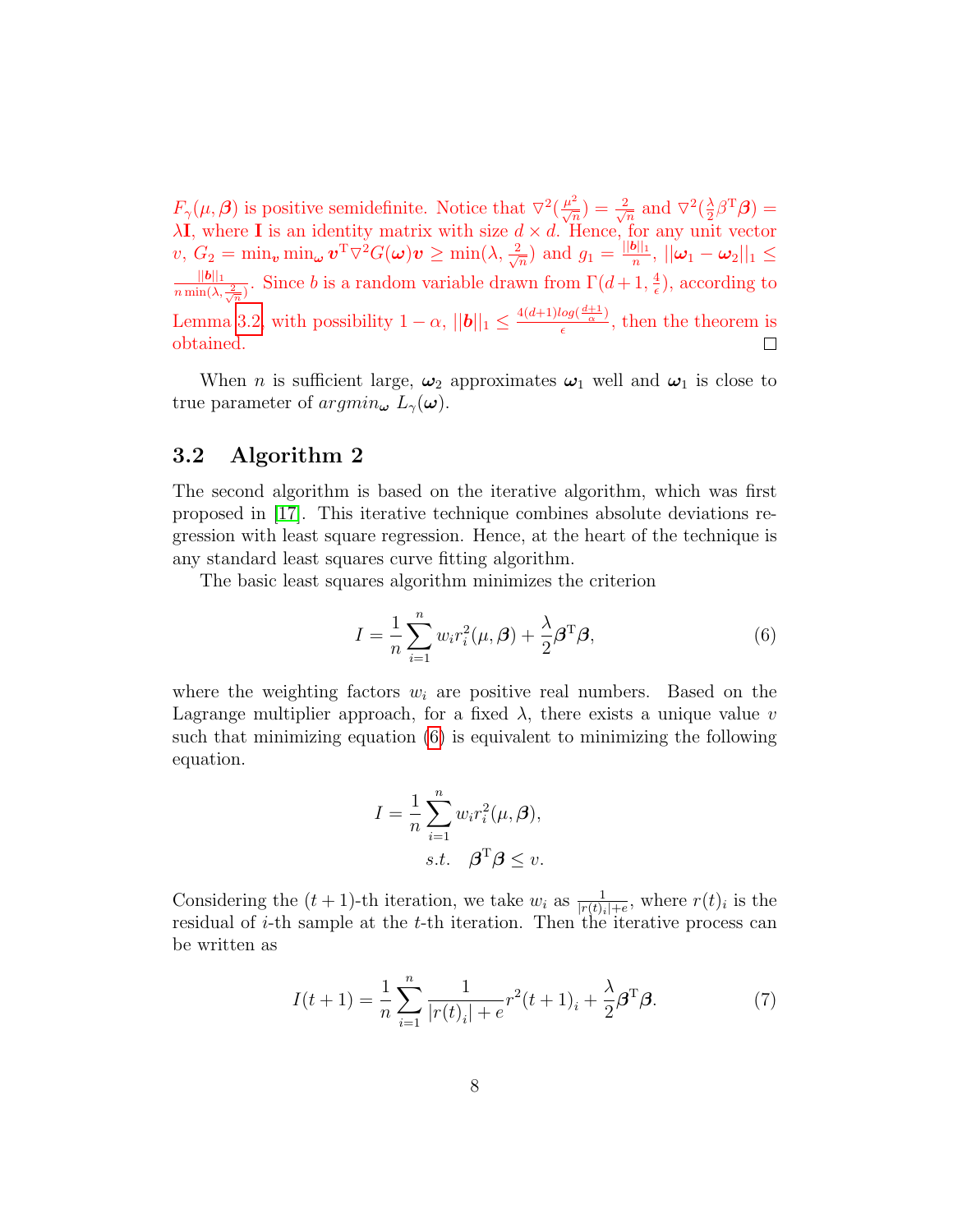If  $||r(t)_{i} - r(t+1)_{i}||_{1} \approx 0, i = 1, 2, ..., n$ , [\(7\)](#page-7-1) is close to  $L(\mu, \beta)$ . In practice, we set e as a small positive value (such as  $e = 0.05$ ).

Algorithm 2:

Inputs: privacy parameter  $\epsilon$ , deign matrix X, response vector Y, regularization parameter  $\lambda$ , tolerance parameter  $\tau$  and the number of iteration  $N_0$ 

Initialize the algorithm with  $\hat{\mu}(0)$  and  $\hat{\beta}(0)$  $(\hat{\mu}(1), \hat{\boldsymbol{\beta}}(1)) = \mathop{\mathrm{argmin}}_{\mu, \boldsymbol{\beta}} I(1)$ for  $t = 1, \dots, N_0 - 1$  do while  $||\hat{\mu}(t) - \hat{\mu}(t-1)||_1 > \tau$  or  $||\hat{\beta}(t) - \hat{\beta}(t-1)||_1 > \tau$  do  $(\hat{\mu}(t+1), \hat{\beta}(t+1)) = \mathbf{argmin}_{\mu, \boldsymbol{\beta}} I(t+1)$ else do **Output**  $(\hat{\mu}(N_0), \hat{\boldsymbol{\beta}}(N_0)) := (\hat{\mu}(t), \hat{\boldsymbol{\beta}}(t))$ break end while

end for

Output  $(\hat{\mu}, \beta) := (\hat{\mu}(N_0), \beta(N_0)) + U$ , where U is a  $d+1$  dimensional Laplace random variable with parameter √

$$
c = \frac{8}{n \min(\frac{2}{2(\sqrt{dv} + B) + e}, \lambda)e} (\sqrt{dv} + B)
$$

**Theorem 3.3.** Given a set of n samples  $X_1, \ldots, X_n$  over  $\mathbb{R}^d$ , with labels  $Y_1, \ldots, Y_n$ , where for each i  $(1 \leq i \leq n)$ ,  $||\mathbf{X}_i||_1 \leq 1, |Y_i| \leq B$ , the output of Algorithm 2 preserves  $(\epsilon, 0)$ -differential privacy.

*Proof.* Denote  $\boldsymbol{\omega} = (\hat{\mu}(N_0), \hat{\boldsymbol{\beta}}(N_0))$  and the  $l_1$  sensitivity of  $\boldsymbol{\omega}$  as  $s(\boldsymbol{\omega})$ . Let  $a_1$  and  $a_2$  be two vectors over  $\mathbb{R}^d$  with  $l_1$  norm at most 1 and  $y_1, y_2 \in$  $[-B, B]$ . Consider the two inputs  $D_1$  and  $D_2$  where  $D_2$  is obtained from  $D_1$ by changing one record  $(a_1, y_1)$  into  $(a_2, y_2)$ . For convenience, assume the first  $n-1$  records are same. According to Lemma [3.1,](#page-6-0) let  $G(\boldsymbol{\omega}) = I(N_0)$  and  $g(\boldsymbol{\omega}) = \frac{1}{n} w_2 (\hat{\mu}(N_0) + a_2^{\mathrm{T}} \hat{\boldsymbol{\beta}}(N_0) - y_2)^2 - \frac{1}{n} w_1 (\hat{\mu}(N_0) + \boldsymbol{a}_1^{\mathrm{T}} \hat{\boldsymbol{\beta}}(N_0) - y_1)^2$ . Similar to the proof in Theorem [3.2,](#page-6-2) we can achieve that

$$
g_1 = \max_{\omega} ||\nabla g(\omega)||_1 \leq \frac{2}{n} |w_1| (|\hat{\mu}(N_0)| + |\mathbf{a}_1^{\mathrm{T}} \hat{\beta}(N_0)| + |y_1|) + \frac{2}{n} |w_2| (|\hat{\mu}(N_0)| + |\mathbf{a}_2^{\mathrm{T}} \hat{\beta}(N_0)| + |y_2|).
$$
  
Notice that  $(\hat{\mu}(N_0), \hat{\beta}(N_0)) = \operatorname{argmin}_{\mu, \beta} I(N_0)$ , then  $\frac{\partial I(N_0)}{\partial \mu} = 0$  at  $\mu = \hat{\mu}(N_0)$ ,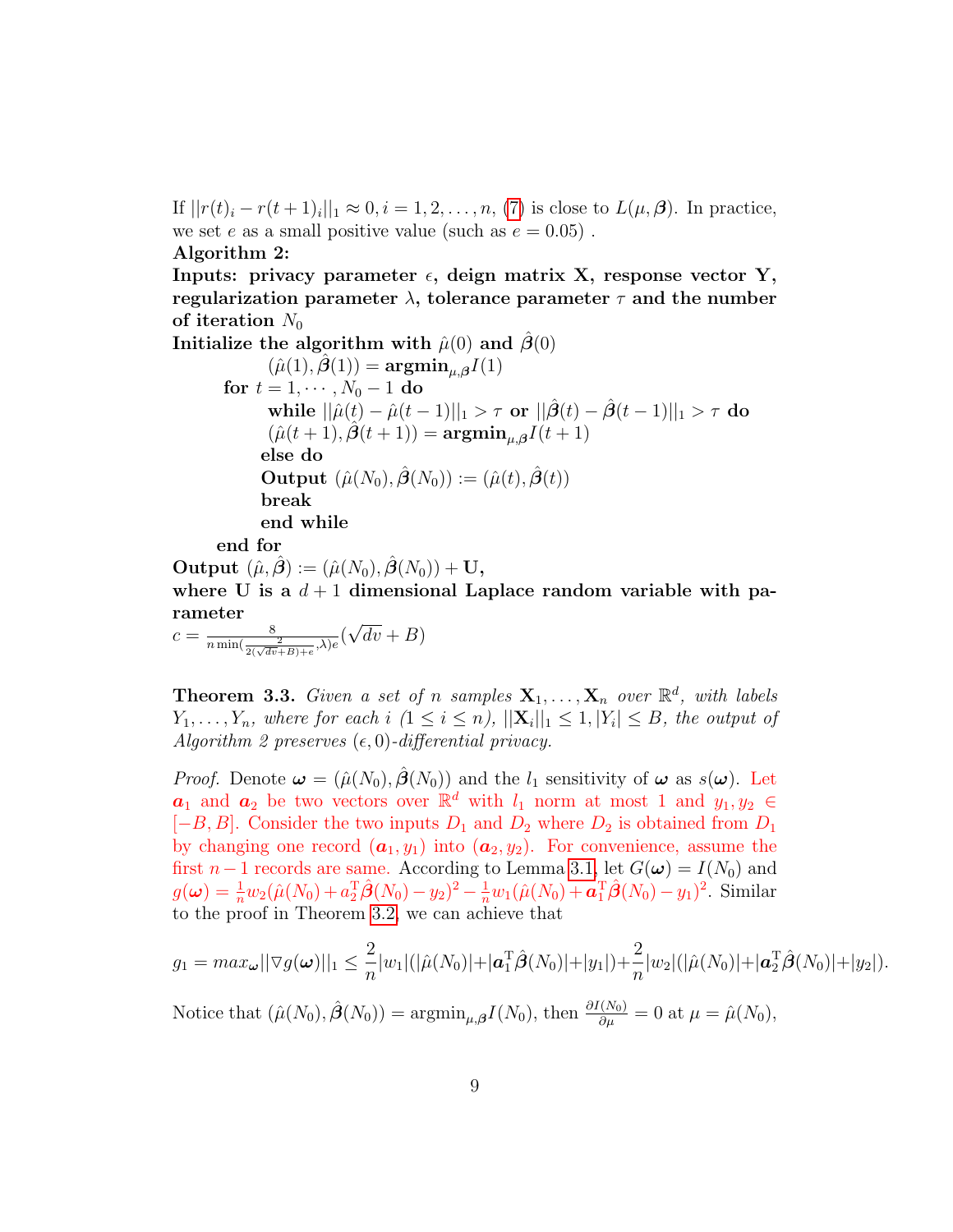that is,

$$
\sum_{i=1}^n w_i(\hat{\mu}(N_0) + \mathbf{X}_i \hat{\beta}(N_0) - Y_i) = 0
$$
  

$$
\iff \hat{\mu}(N_0) = \frac{\sum_{i=1}^n w_i(\mathbf{X}_i \hat{\beta}(N_0) - Y_i)}{\sum_{i=1}^n w_i}.
$$

Since  $0 < w_i \leq 1/e$ ,  $||y_i||_1 \leq B(i = 1, \dots, n)$  and  $||\hat{\boldsymbol{\beta}}(N_0)||_1 \leq \sqrt{d}||\hat{\boldsymbol{\beta}}(N_0)||_2 \leq$ dv, we have  $||\hat{\mu}(N_0)||_1 \leq \sqrt{dv} + B$ . Notice that above inequalities are still true in t-th( $\geq 2$ ) iteration and hence  $\frac{1}{2(\sqrt{dv}+B)+e} \leq w_i \leq \frac{1}{e}$  $\frac{1}{e}$ . Then we can achieve that

$$
g_1 = max_{\boldsymbol{\omega}} ||\nabla g(\boldsymbol{\omega})||_1 \leq \frac{8(\sqrt{dv} + B)}{ne}.
$$

In addition, denote  $F_e(\omega) = \frac{1}{n} \sum_{i=1}^n w_i r_i^2(\mu, \beta)$ . It can be checked that  $F_e(\omega)$ is convex and  $\frac{\partial F_e^2(\omega)}{\partial \mu^2} = \frac{2}{n}$  $\frac{2}{n} \sum_{i=1}^{n} w_i \leq \frac{2}{2(\sqrt{dv}+B)+e}, \ \nabla^2(\frac{\lambda}{2})$  $\frac{\lambda}{2}\beta^{\mathrm{T}}\beta) = \lambda \mathbf{I}$ , where  $\mathbf{I}$ is an identity matrix with size  $d \times d$ , then  $G_2 \ge \min(\frac{2}{2(\sqrt{dv}+B)+e},\lambda)$  and  $s(\boldsymbol{\omega}) \leq \frac{8}{n \min(\frac{2}{2(\sqrt{dv}+B)+e},\lambda)e}(\sqrt{dv}+B)$ . √

According to lemma [2.1,](#page-3-0) the result is obtained directly from the composition theorem.  $\Box$ 

For  $e > 0$ , define a perturbation of  $L(\mu, \beta)$  as

$$
L_e(\mu, \beta) = \sum_{i=1}^n |r_i(\mu, \beta)| - \frac{e}{2}ln(e + |r_i(\mu, \beta)|) + \frac{\lambda}{2}\beta^{\mathrm{T}}\beta.
$$

[\[10\]](#page-15-6) proves that iterative least square algorithm without adding noise is a special case of Majorization-Minimization ( MM) algorithms ( see [\[11\]](#page-15-7)) for objective function  $L_e(\mu, \beta)$  and obtained convergence results.

Proposition 3.1. For linear median regression with a full-rank covariate matrix  $X$ , the iterative least square algorithm without adding noise converges to the unique minimizer of  $L_e(\mu, \beta)$ .

**Proposition 3.2.** If  $(\hat{\mu}_e, \hat{\beta}_e)$  minimizes  $L_e(\mu, \beta)$ , then any limit point of  $(\hat{\mu}_e, \hat{\beta}_e)$  as e tends to 0 minimizes  $L(\mu, \beta)$ . If  $L(\mu, \beta)$  has a unique minimizer  $(\tilde{\mu}, \tilde{\boldsymbol{\beta}}),$  then  $\lim_{e\to 0} (\hat{\mu}_e, \hat{\boldsymbol{\beta}})_e = (\tilde{\mu}, \tilde{\boldsymbol{\beta}}).$ 

The proof of above propositions can be seen in [\[10\]](#page-15-6).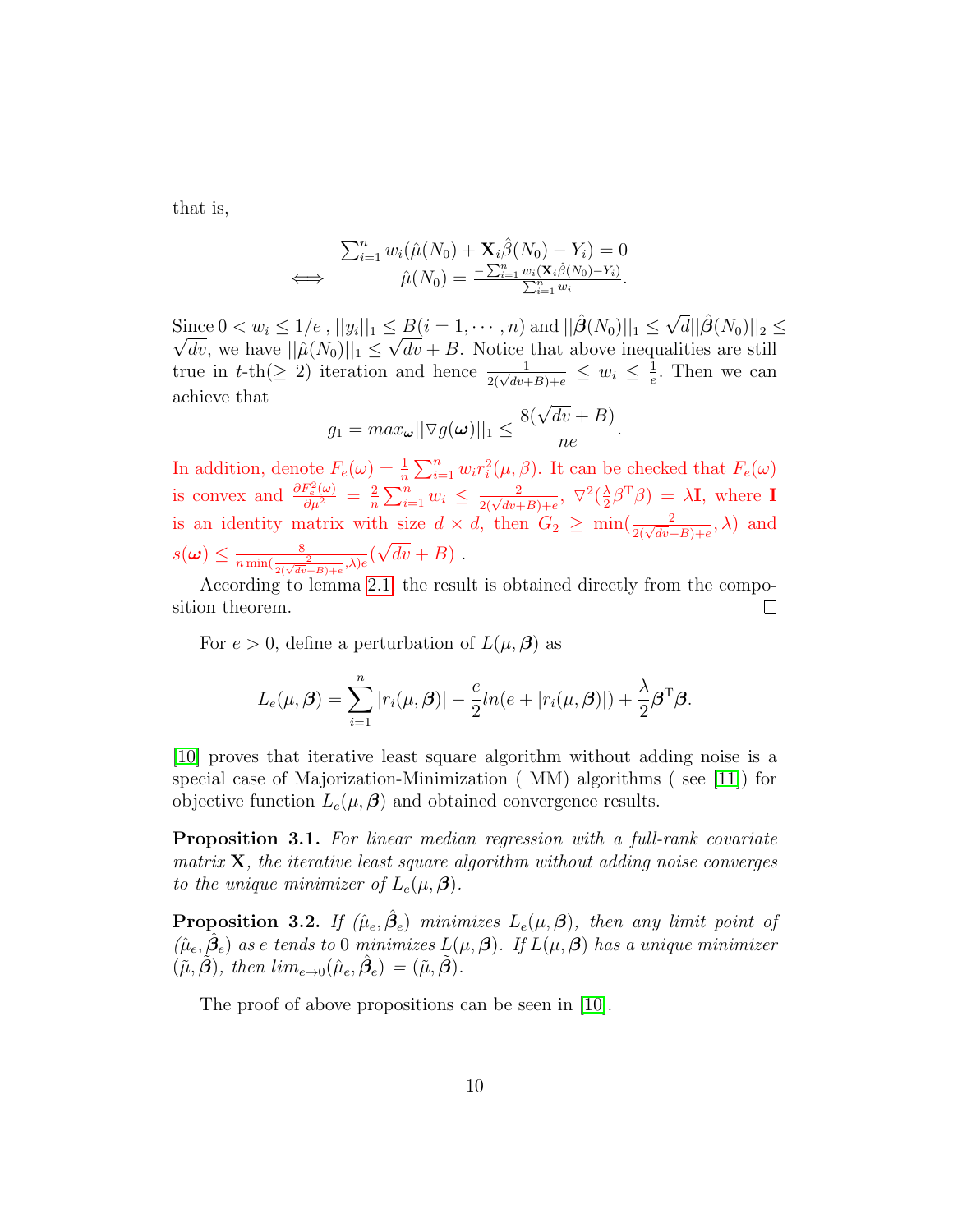**Theorem 3.4.** Given a  $l_1$  regression problem with regularization parameter  $\lambda$ , let  $\omega_1$  be the classifier that minimizes  $L_e(\mu, \beta)$ , and  $\omega_2$  be the classifier output by Algorithm 2 respectively. Then, with probability  $1-\alpha$ ,  $||\boldsymbol{\omega}_1-\boldsymbol{\omega}_2||_1 \le$  $\frac{8(\sqrt{dv}+B)(d+1)log(\frac{d+1}{\alpha})}{}$  $\frac{\epsilon \min(\frac{2}{2(\sqrt{dv}+B)+e},\lambda)ne}{\epsilon \min(\frac{2}{2(\sqrt{dv}+B)+e},\lambda)ne}.$ 

*Proof.* Since  $||\boldsymbol{b}||_1$  is a random variable drawn from  $\Gamma(d+1, \frac{8(\sqrt{dv}+B)}{c \min(\frac{2}{b})^2})$  $\frac{8(\sqrt{av}+B)}{\epsilon \min(\frac{2}{2(\sqrt{dv}+B)+e},\lambda)ne}),$  $8(\sqrt{dv}+B)(d+1)log(\frac{d+1}{\alpha})$ with possibility  $1 - \alpha$ ,  $||\boldsymbol{b}||_1 \leq$  $\frac{\sqrt{(Vuv+D)(u+1)}\log(\frac{\alpha}{\alpha})}{\epsilon \min(\frac{2}{2(\sqrt{dv}+B)+e}\lambda)ne}$ , the theorem is obtained.  $\Box$ 

Therefore, for fixed small  $e$ , if  $n$  is sufficient large, accuracy can be ensured in practice.

#### 3.3 Algorithm 3

In [\[1\]](#page-14-1), the authors argue that adding noise to the estimated parameters after optimization would destroy the utility of the learned model. Hence, we prefer a more sophisticated method to control the influence of the training data during the training process, especially in the stochastic gradient decent computation. [\[19\]](#page-15-8) declares that greedy coordinate descent is an effective method for  $l_1$  regression, where  $l_1$  regression means median regression. So we apply this idea to minimize objective function  $L(\mu, \beta)$  in a similar way. Although  $L(\mu, \beta)$  is nondifferentiable, it does possess directional derivatives along each forward or backward coordinate direction. For example, if  $e_k$  is the coordinate direction along which  $\beta_k$  varies, then the objective function (2) has directional derivatives

$$
d_{\mathbf{e}_k^+}L(\mu,\boldsymbol{\beta}) = \lim_{\tau \to 0^+} \frac{L(\mu,\boldsymbol{\beta} + \tau \mathbf{e}_k) - L(\mu,\boldsymbol{\beta})}{\tau} = d_{\mathbf{e}_k^+}F(\mu,\boldsymbol{\beta}) + \lambda \beta_k
$$

and

$$
d_{\boldsymbol{e}_k^-}L(\mu,\boldsymbol{\beta})=lim_{\tau\to 0^-}\frac{L(\mu,\boldsymbol{\beta}+\tau\boldsymbol{e}_k)-L(\mu,\boldsymbol{\beta})}{\tau}=d_{\boldsymbol{e}_k^-}F(\mu,\boldsymbol{\beta})+\lambda\beta_k.
$$

In  $l_1$  regression, the coordinate direction derivatives are

$$
d_{e_k^+}F(\mu,\beta) = \frac{1}{n} \sum_{i=1}^n \begin{cases} -x_{ik}, & r_i(\mu,\beta) < 0, \\ x_{ik}, & r_i(\mu,\beta) > 0, \\ |x_{ik}|, & r_i(\mu,\beta) = 0, \end{cases}
$$
 (8)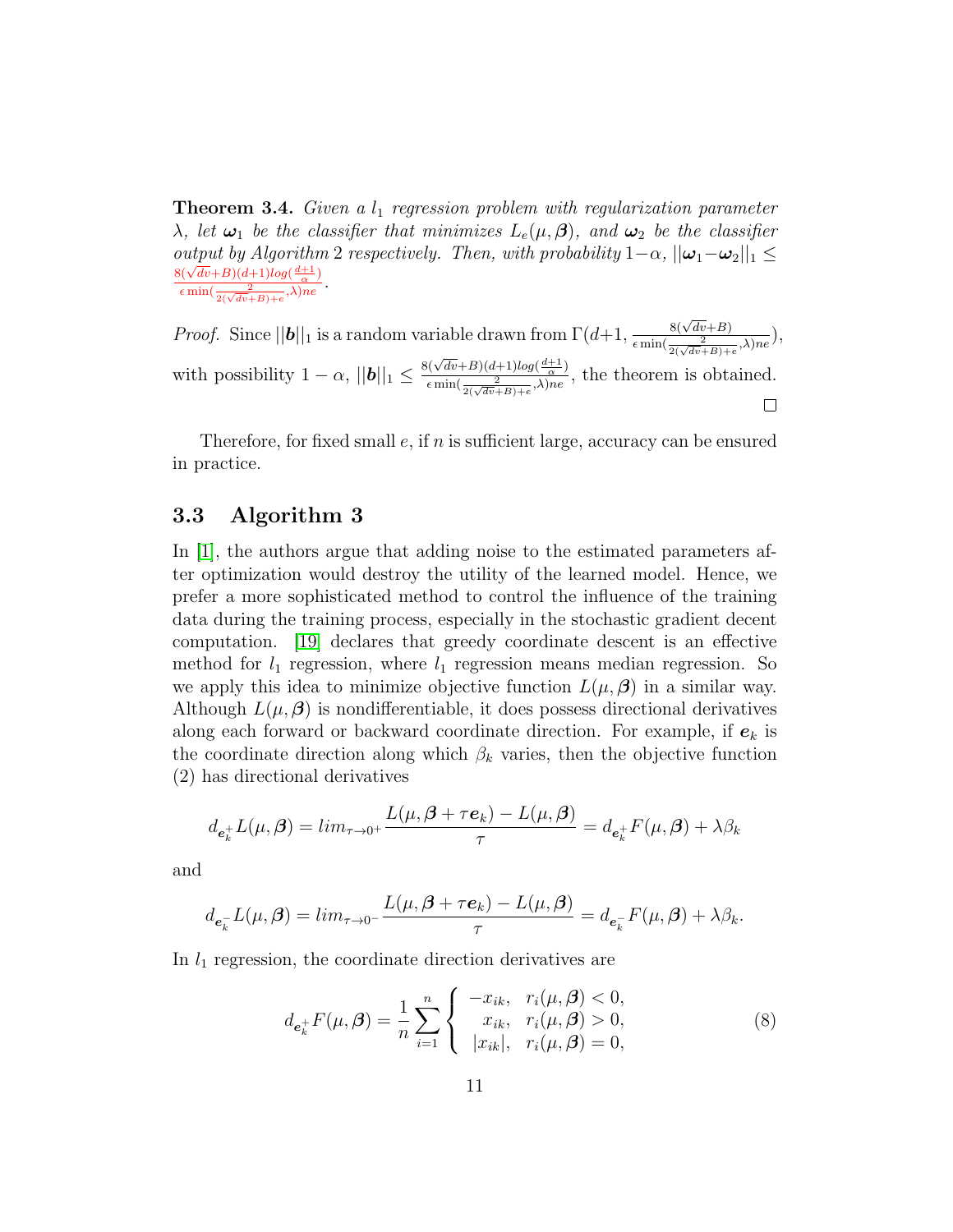and

$$
d_{e_k} F(\mu, \beta) = \frac{1}{n} \sum_{i=1}^n \begin{cases} x_{ik}, & r_i(\mu, \beta) < 0, \\ -x_{ik}, & r_i(\mu, \beta) > 0, \\ |x_{ik}|, & r_i(\mu, \beta) = 0. \end{cases}
$$
(9)

In greedy coordinate descent progress[\[9\]](#page-15-9), we update the direction of parameter  $\beta_k$  based on  $\min\{d_{e_k^+}L(\mu,\boldsymbol{\beta}),d_{e_k^-}L(\mu,\boldsymbol{\beta})\}\.$  If both coordinate directional derivatives are nonnegative, the update of  $\beta_k$  stops. In addition,  $\hat{\mu} = \frac{1}{n}$  $\frac{1}{n_0}\sum_{i=1}^{n_0}(Y_i - \mathbf{X}_i\hat{\boldsymbol{\beta}}),$  where  $n_0 = n/N_0$ . And by the method of batch gra-dient [\[18\]](#page-15-10), the t-th iteration only employs records with batch size  $n_0$ , which means  $L(\hat{\mu}(t), \beta(t))$  in the algorithm is calculated by subset  $(\mathbf{X}(t), \mathbf{Y}(t))$ . The algorithm is described as follows.

#### Algorithm 3:

Inputs: privacy parameters  $\epsilon$ , deign matrix X, response vector Y, regularization parameter  $\lambda$ , positive number  $\ell$  and the number of iterations  $N_0$ .

Randomly split ( X, Y) into  $N_0$  disjoint subsets of size  $n_0$ .

Initialize the algorithm with a vector  $(\hat{\mu}(0), \hat{\beta}(0))$  (such as the solution of  $l_2$  regression).

for 
$$
t = 0, 1, 2, ..., N_0 - 1
$$
 do  
\n
$$
\eta_t = \frac{\ell}{t+1}
$$
\nfor  $k = 1, 2, \dots, d$  do  
\n
$$
\hat{\beta}_k(t+0.5) = \hat{\beta}_k(t) - \eta_t(\min \{d_{e_k^+} L(\hat{\mu}(t), \hat{\beta}(t)), d_{e_k^-} L(\hat{\mu}(t), \hat{\beta}(t))\}),
$$
\n
$$
\hat{\beta}_k(t+1) = \hat{\beta}_k(t+0.5) + U_t, \text{ where } U_t \sim Lap(\frac{2\eta_t}{\epsilon n_0}), n_0 = n/N_0.
$$
\nend for  
\n
$$
\hat{\mu}(t+1) = \frac{1}{n_0} \sum_{i=1}^{n_0} (Y_i - \mathbf{X}_i \hat{\beta}(t+1)).
$$
\nend for  
\nOutput  $\hat{\beta} := \hat{\beta}(N_0), \hat{\mu} = \hat{\mu}(N_0).$ 

**Theorem 3.5.** Given a set of n samples  $X_1, \ldots, X_n$  over  $\mathbb{R}^d$  with labels  $Y_1, \ldots, Y_n$ , where for each  $i(1 \leq i \leq n)$ ,  $||\mathbf{X}_i||_1 \leq 1$  and  $||Y_i||_1 \leq B$ , the output of Algorithm 3 preserves  $(\epsilon, 0)$ -differential privacy.

*Proof.* Because of sample splitting, for  $(x, y) \in (\mathbf{X}(t), \mathbf{Y}(t))$  for some  $0 \le t \le$  $N_0 - 1$ , it suffices to prove the privacy guarantee for the t-th iteration of the algorithm: any iteration prior to the t-th one does not depend on  $(x, y)$ , while any iteration after the t-th one is differentially private by post-processing  $[6]$ .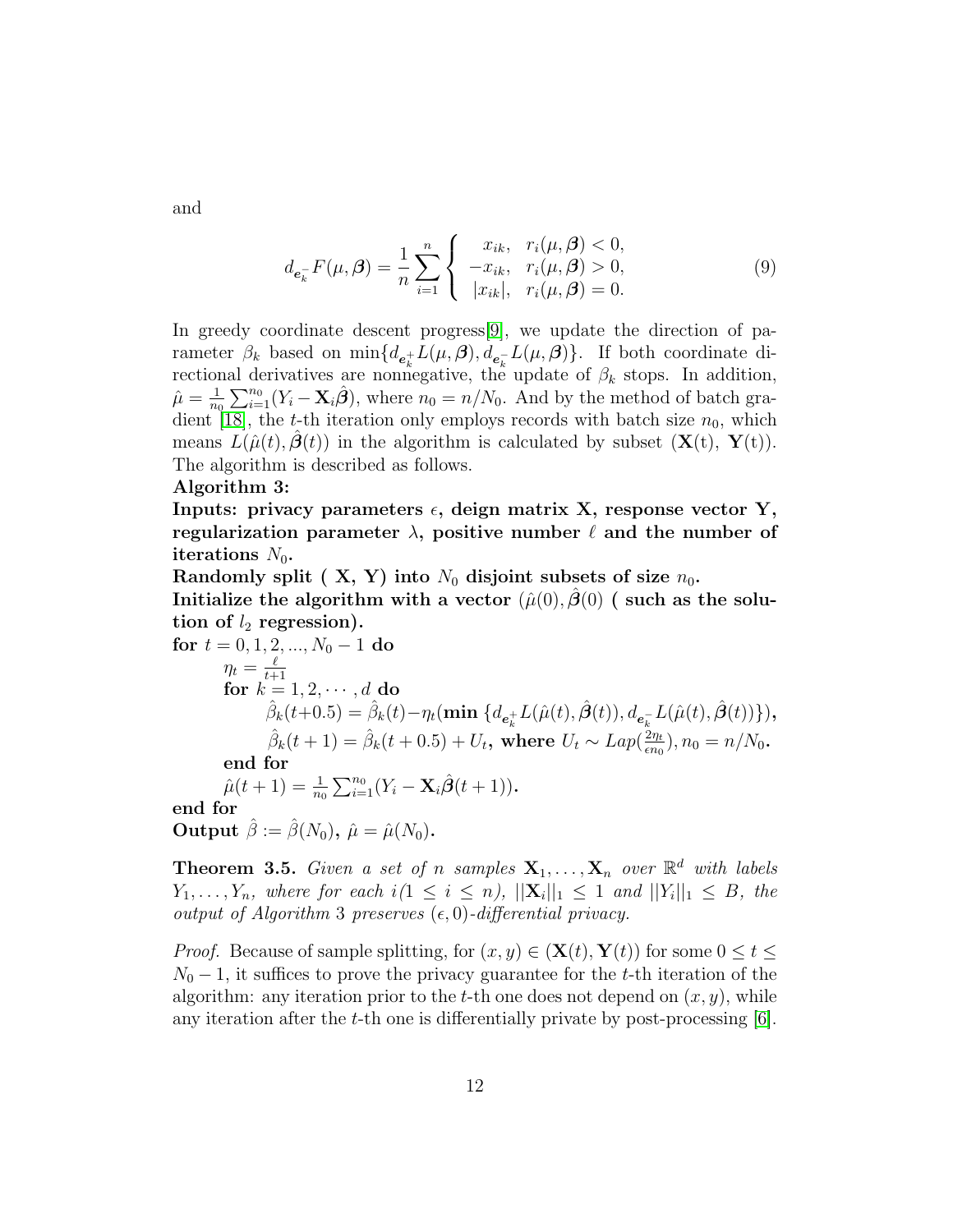At the t-th iteration, the algorithm first updates the non-sparse estimate of  $\beta_k$ :

$$
\hat{\beta}_k(t+0.5) = \hat{\beta}_k(t) - \eta_t(\text{ min } d_{e_k^+} L(\hat{\mu}(t), \hat{\beta}(t)), d_{e_k^-} L(\hat{\mu}(t), \hat{\beta}(t))).
$$

Let  $a_1$  and  $a_2$  be two vectors over  $\mathbb{R}^d$  with  $l_1$  norm at most 1 and  $y_1, y_2 \in$  $[-B, B]$ . Consider the two inputs  $D_1$  and  $D_2$  where  $D_2$  is obtained from  $D_1$ by changing one record ( $\mathbf{a}_1, y_1$ ) into ( $\mathbf{a}_2, y_2$ ). For convenience, assume the first  $n_0 - 1$  records are same. Denote  $Dir_1(t)$  as the direction derivation ( min  $\{d_{e_k^+}L(\hat{\mu}(t),\hat{\boldsymbol{\beta}}(t)), d_{e_k^-}L(\hat{\mu}(t),\hat{\boldsymbol{\beta}}(t))\}\)$  for the dataset  $D_1$  and  $Dir_2(t)$  for the dataset  $D_2$ . Notice that  $\hat{\beta}(t)$  does not depend on  $(\mathbf{X}(t), \mathbf{Y}(t))$ , so  $\hat{\boldsymbol{\beta}}(t+1)$ would be  $(\epsilon, 0)$ -differentially private if it can be shown that: for every pair  $D$  and  $D'$ , we have

$$
||\eta_t/n_0[Dir_1(t) - Dir_2(t)]||_1 \le \frac{2\eta_t}{n_0}.
$$

This is true, since  $||\eta_t/n_0[Dir_1(t) - Dir_2(t)]||_1 \leq \eta_t/n_0(||\mathbf{a}_1||_1 + ||\mathbf{a}_2||_1) \leq$  $2\eta_t$  $\frac{2\eta_t}{n_0}$ , then the privacy guarantee for  $\beta$  is proved by Lemma [2.1.](#page-3-0) In addition,  $\frac{1}{n_0} \sum_{i=1}^{n_0} (Y_i - \mathbf{X}_i \hat{\boldsymbol{\beta}}),$  it is differentially private by post-processing since  $\hat{\mu} = \frac{1}{n}$ [\[6\]](#page-14-0). Then the theorem is obtained.  $\Box$ 

[\[19\]](#page-15-8) said that coordinate descent may fail for a nondifferentiable function since all directional derivatives must be nonnegative at a minimum point. However, if we can obtain a suitable approximate value quickly, this shortcoming can be accepted in practice. The following theorem shows that estimated parameters would be stable when the number of iteration  $N_0$  is large.

**Theorem 3.6.** Given a set of n samples  $X_1, \ldots, X_n$  over  $\mathbb{R}^d$  with labels  $Y_1, \ldots, Y_n$  (for each i,  $||\mathbf{X}_i|| \leq 1$  and  $||Y_i||_1 \leq B$ ), Algorithm 3 is convergent in probability with rate  $O(1/t)$ .

*Proof.* Consider the t-th iteration for  $\beta_k$ , since  $|Dir(t)| \leq \frac{1}{n_0} \sum_{i=1}^{n_0} ||x_{ik}||_1 \leq 1$ and  $\hat{\beta}_k(t+1) = \hat{\beta}_k(t) - \eta_t Dir(t) + U_t, \, |\hat{\beta}_k(t+1) - \hat{\beta}_k(t)| \le |\eta_t| + |U_t| = O_p(1/t),$ where  $O_p(1/t)$  indicates that it converges in probability with rate  $O(1/t)$ .  $\frac{1}{n_0} \sum_{i=1}^{n_0} (Y_i - \mathbf{X}_i \hat{\boldsymbol{\beta}}),$  it is convergent in probability with rate  $O(1/t)$ , Since  $\hat{\mu} = \frac{1}{n}$ too. Then the theorem is obtained.  $\Box$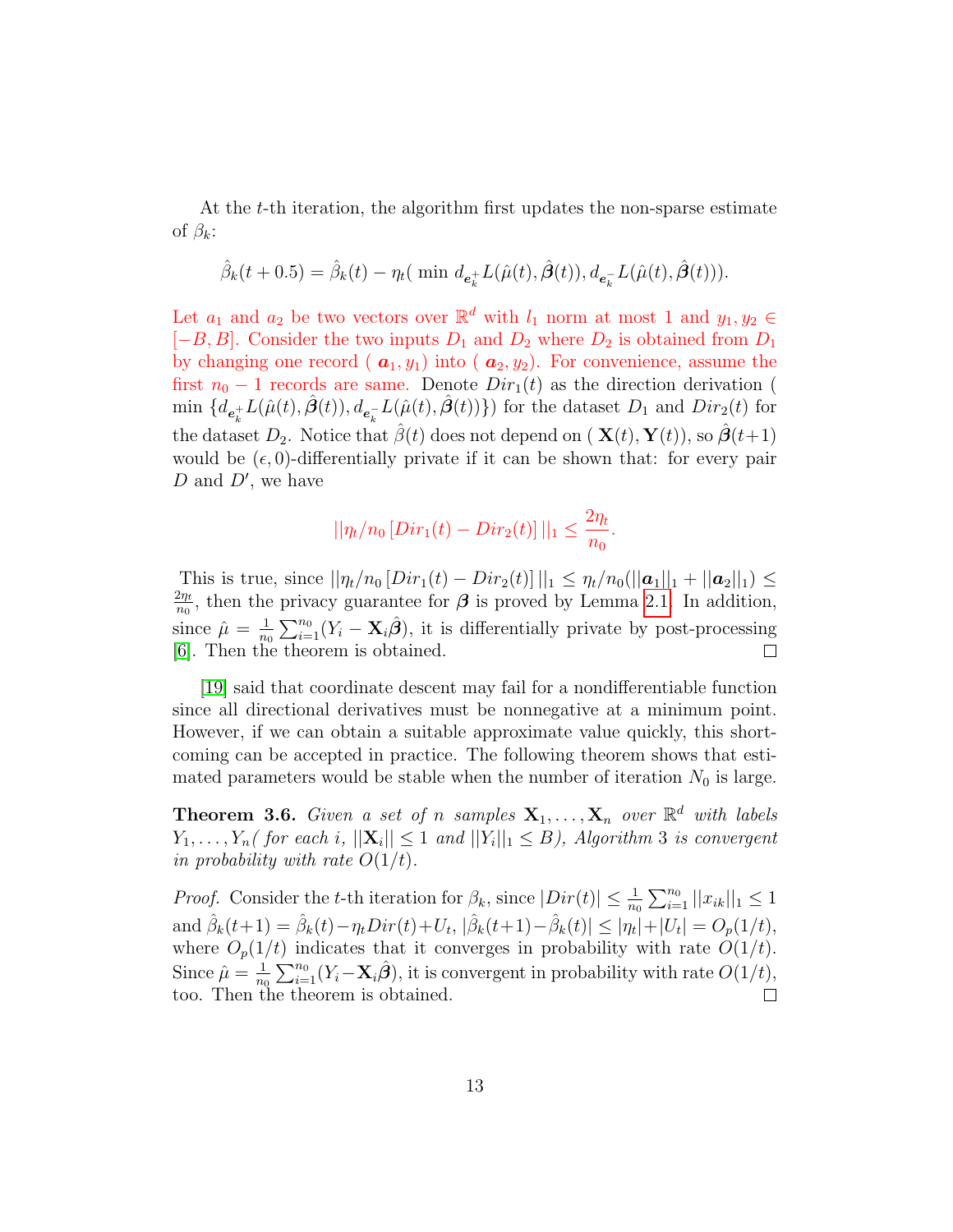## 4 Simulated results

Denote n as the number of samples. Here let n take two values: 5000 and 5000000. In fact, when *n* is small, such as 100, Algorithm 1 can perform well, but Algorithm 2 requires n bigger ( otherwise the noise added would be big which would result in big estimation error). Consider the following example with three independent variables  $x_1, x_2, x_3$ , where  $y_i = 2+3x_{i1}-4x_{i3}+u_i$  and  $u_i$  obeys the Laplace distribution  $Lap(2)$ , for  $i = 1, \ldots, n$ . We assume that, for each  $i(1 \leq i \leq n)$ ,  $l_1$  norm of  $\mathbf{X}_i$  is less than 1 and  $l_1$  norm of  $Y_i$  is less than 2. In practice, we take  $\lambda$  as 0.002 in the objective function. In Algorithm 1, parameter  $\gamma$  is taken as 0.05. In Algorithm 2, we set parameter  $e = 0.2$ , tolerance parameter  $\tau = 10^{-6}$  and the number of iteration  $N_0 = 200$ . In fact, Algorithm 2 tends to converge with less than 30 iterations. In Algorithm 3, we set  $\ell = 0.1$ , step size  $\eta_t = \frac{\ell}{t+1}$  and the number of iteration  $N_0 = 40$ . In addition, privacy parameters  $(\epsilon, \delta) = (0.1, 0)$  for all the above algorithms. The results are listed in Table [1](#page-13-0) and Table [2.](#page-14-7) It shows that Algorithm 1 performs better than the others when  $n = 5000$ . However, when n becomes much bigger, Algorithm 1 costs much more time. Notice that when  $n = 5000000$ , the noise added to Algorithm 2 becomes small and it makes the estimated result precise. In addition, Algorithm 3 costs less time in both cases, but it highly depends on initial value and step size  $\eta_t$ , which is a common problem for the gradient descent method [\[18\]](#page-15-10).

|           |           | Algorithm 1 Algorithm 2 Algorithm 3 True value |           |               |  |
|-----------|-----------|------------------------------------------------|-----------|---------------|--|
| $\mu$     | 2.0684    | 1.9440                                         | 1.8204    | $\mathcal{D}$ |  |
| σ1        | 3.0007    | 0.9227                                         | 2.6914    | 3             |  |
| $\beta_2$ | $-0.0295$ | 13.2762                                        | $-0.6099$ |               |  |
| $\beta_3$ | $-4.0835$ | $-14.2089$                                     | $-3.2283$ |               |  |
| time(s)   | 0.7113    | 0.3143                                         | 0.1220    |               |  |

<span id="page-13-0"></span>Table 1: Estimated results with sample size 5000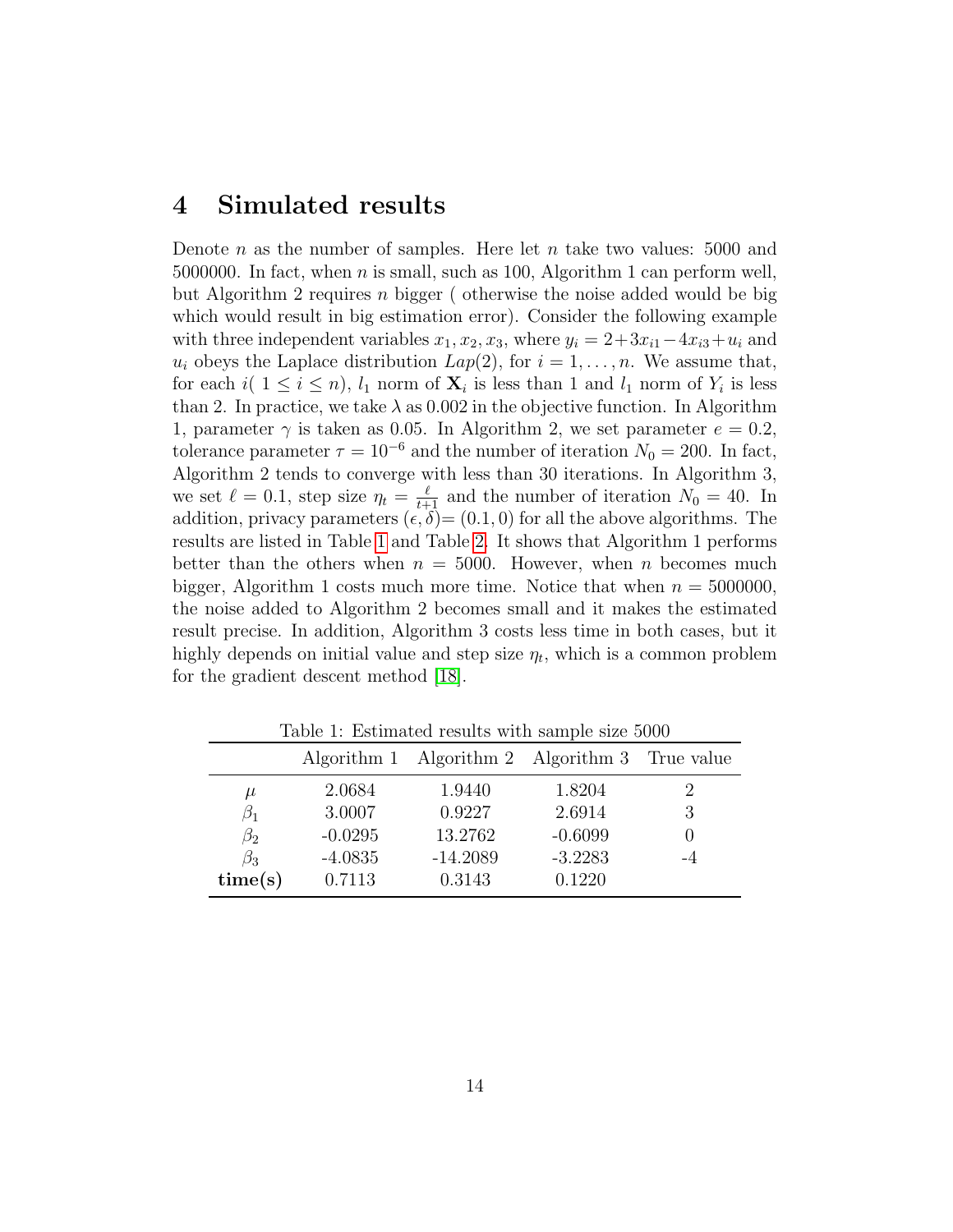| Table 2. Estimated results with sample size oppopul |             |                                    |           |  |  |
|-----------------------------------------------------|-------------|------------------------------------|-----------|--|--|
|                                                     | Algorithm 1 | Algorithm 2 Algorithm 3 True value |           |  |  |
| $\mu$                                               | 1.9538      | 1.9417                             | 1.8405    |  |  |
| $\beta_1$                                           | 3.0152      | 3.0327                             | 3.1727    |  |  |
| $\beta_2$                                           | 0.0073      | 0.0029                             | $-0.2881$ |  |  |
| $\beta_3$                                           | $-3.9460$   | $-3.9205$                          | $-3.9918$ |  |  |
| time(s)                                             | 80.2314     | 20.0123                            | 0.5587    |  |  |

<span id="page-14-7"></span>Table 2: Estimated results with sample size 5000000

# References

- <span id="page-14-1"></span>[1] M. Abadi, A. Chu, I. Goodfellow, H. B. McMahan, I. Mironov, K. Talwar and L. Zhang. 2016. Deep learning with differential privacy. In Proceedings of the 2016 ACM SIGSAC Conference on Computer and Communications Security. 308-318.
- <span id="page-14-5"></span>[2] I. Barrodale and F. D. K. Roberts. 1973. An improved algorithm for discrete  $l_1$  linear approximation. Society for Industrial and Applied Mathematics Journal on Numerical Analysis. 839-848.
- <span id="page-14-2"></span>[3] T. Cai, Y. Wang and L. Zhang. 2019. The cost of privacy: optimal rates of convergence for parameter estimation with differential privacy. Under review: [arXiv:1902.04495v](http://arxiv.org/abs/1902.04495)3.
- <span id="page-14-6"></span>[4] K. Chaudhuri and C. Monteleoni. 2009. Privacy-preserving logistic regression. Proceedings of the 21st International Conference on Neural Information Processing Systems. 289-296.
- <span id="page-14-3"></span>[5] C. Dwork. 2006. Differential privacy. International colloquium on automata languages and programming. 1-12.
- <span id="page-14-0"></span>[6] C. Dwork and A. Roth. 2014. The algorithmic foundations of differential privacy. Foundations and Trends in Theoretical Computer Science. Vol. 9. 211-407.
- <span id="page-14-4"></span>[7] C. Dwork, F. McSherry, K. Nissim and A. Smith. 2006. Calibrating noise to sensitivity in private data analysis. Proceedings of Theory of Cryptography Conference. 265-284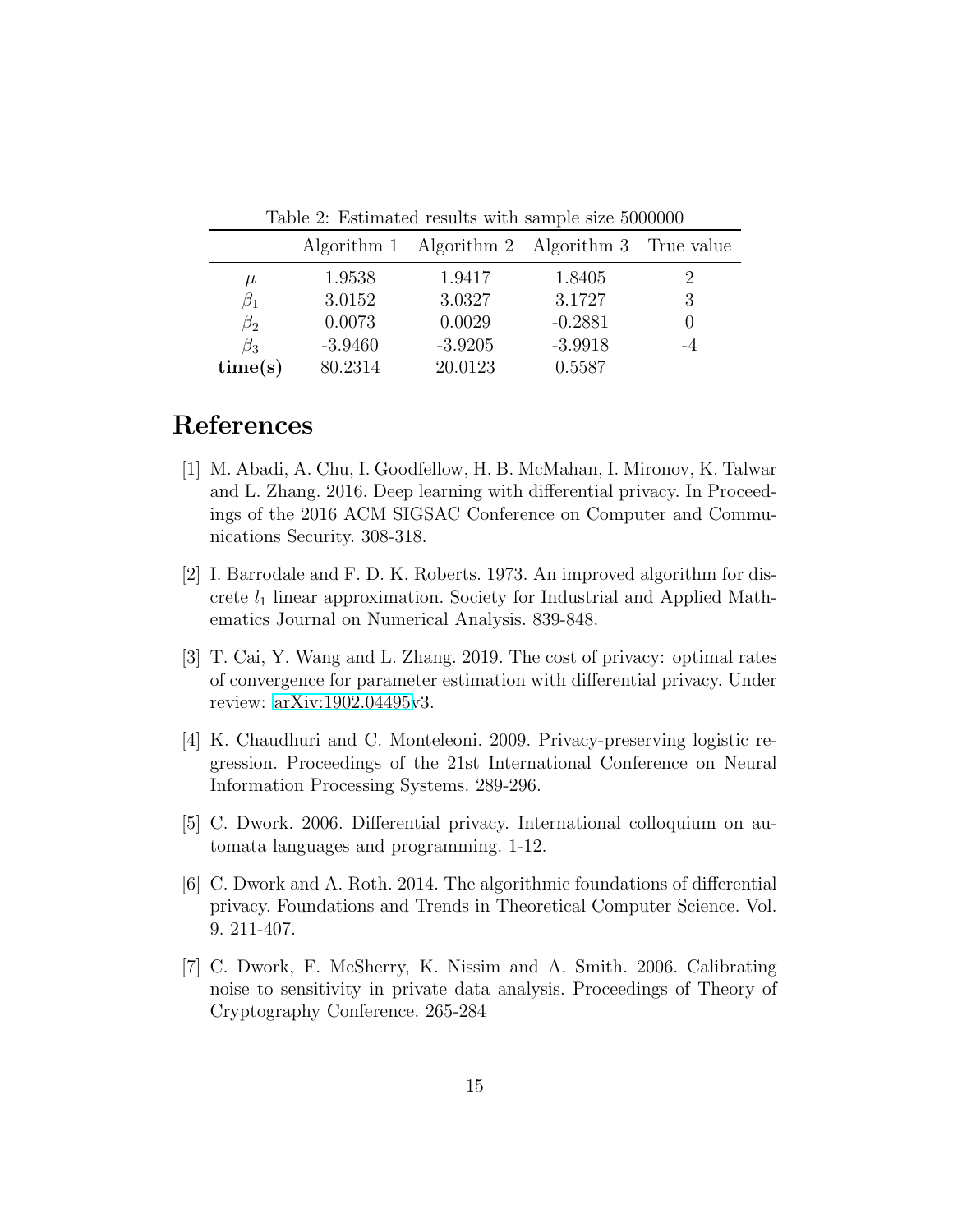- <span id="page-15-0"></span>[8] U. Erlingsson, V. Pihur and A. Korolova. 2014. Rappor: randomized aggregatable privacy-preserving ordinal response. In Proceedings of the 2014 ACM SIGSAC Conference on Computer and Communications Security. 1054-1067.
- <span id="page-15-9"></span>[9] J. Friedman, T. Hastie, H. H¨ofling and R. Tibshirani. 2007. Pathwise coordinate optimization. The Annals of Applied Statistics. 1(2). 302-332.
- <span id="page-15-6"></span>[10] D. R. Hunter and K. Lange. 2000. Quantile regression via an MM algorithm. Journal of Computational and Graphical Statistics. 9. 60-77.
- <span id="page-15-7"></span>[11] D. R. Hunter and K. Lange. 2004. A tutorial on MM Algorithms. The American Statistician. 58:1, 30-37
- <span id="page-15-1"></span>[12] R. Koenker and G. Bassett. 1978. Regression quantiles. Econometrica. 46. 33-50.
- [13] D. Kifer and A. Machanavajjhala. 2011. No free lunch in data privacy. International conference on management of data. 193-204.
- <span id="page-15-2"></span>[14] R. Koenker and O. Geling. 2001. Reappraising medfly longevity: a quantile regression survival analysis. Journal of the American Statistical Association. 96. 458-468.
- <span id="page-15-3"></span>[15] R. Koenker and K. F. Hallock. 2001. Quantile regression. Journal of Economic Perspectives. 15. 143-156.
- <span id="page-15-4"></span>[16] K. Madsen and H. B. Nielsen. 1993. A finite smoothing algorithm for linear  $l_1$  estimation. SIAM Journal on Optimization. 3(2). 223-235.
- <span id="page-15-5"></span>[17] E. J. Schlossmacher. 1973. An iterative technique for absolute deviations curve fitting. Journal of the American Statistical Association 68 (344). 857-859.
- <span id="page-15-10"></span>[18] D. R. Wilson and T. Martinez. 2003. The general inefficiency of batch training for gradient descent learning. Neural Networks. 16(10). 1429- 1451.
- <span id="page-15-8"></span>[19] T. T. Wu and K. Lange. 2008. Coordinate descent algorithms for lasso penalized regression. The Annals of Applied Statistics. Vol. 2. 224-244.